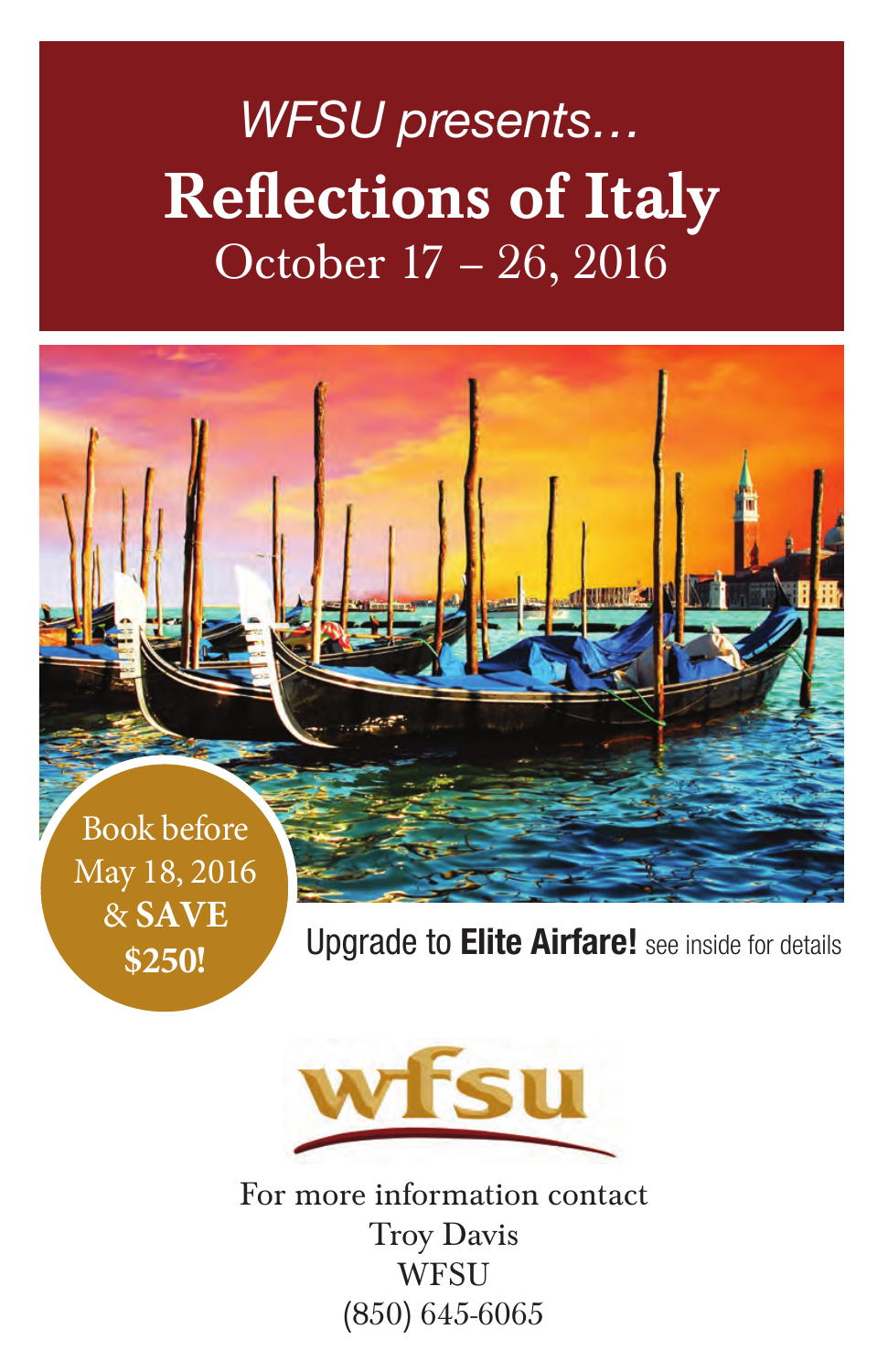

### 10 Days • 13 Meals: 8 Breakfasts, 1 Lunch, 4 Dinners

### Book Now & Save \$250 per person:

Double \$4,499<sup>\*</sup> Single  $$5,199^*$ Triple \$4,449\*

Double \$4,249\* Single \$4,949\* Triple \$4,199\*

### **For bookings made after May 18, 2016 call for rates.**

Included in Price: Round Trip Air from Tallahassee Municipal, Air Taxes and Fees/Surcharges, Hotel Transfers Not included in price: Cancellation Waiver and Insurance of \$280 per person \* All Rates are Per Person and are subject to change, based on air inclusive package from TLH

#### **Upgrade your in-flight experience with Elite Airfare**

Additional rate of: Business Class \$4,990 † Refer to the reservation form to choose your upgrade option

IMPORTANT CONDITIONS: Your price is subject to increase prior to the time you make full payment. Your price is not subject to increase after you make full payment, except for charges resulting from increases in government-imposed taxes or fees. Once deposited, you have 7 days to send us written consumer consent or withdraw consent and receive a full refund. (See registration form for consent.)

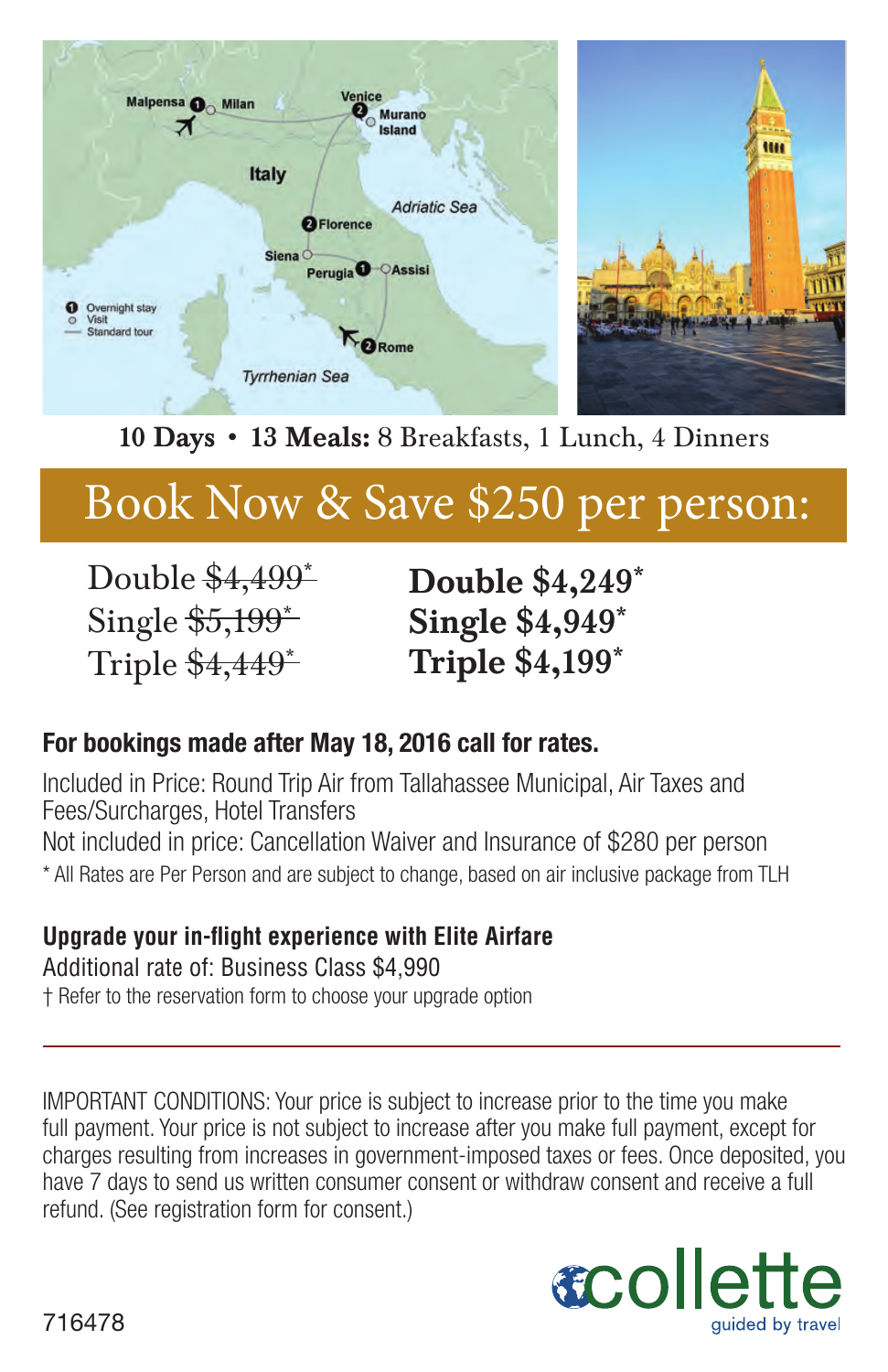



#### Collette Experiences

- Step to the front of the line to see Michelangelo's famous status of David.
- Enjoy a boat trip to Murano Island for a glass-blowing demonstration.
- A scenic journey through Tuscany's graceful low-lying hills.

#### Must-See Inclusions

- Experience the beauty of Rome on a panoramic tour.
- Come to know Florence with a tour of the city's treasures.
- Travel to Assisi, birthplace of St. Francis.

#### Culinary Inclusions

- Visit one of Chianti's treasured wineries, complete with a special lunch.
- Enjoy a memorable farewell dinner in Milan Malpensa.

Highlights: Rome, Colosseum, Assisi, Perugia, Siena, Florence, Chianti Winery, Venice, Murano Island, Milan Malpensa

**Day 1: Monday, October 17, 2016 Overnight Flight** Welcome to Italy, a land rich in history, culture, art and romance. Your journey begins with an overnight flight.

### **Day 2: Tuesday, October 18, 2016 Milan, Italy - Tour Begins**

Welcome to Milan. This evening, join your fellow travelers for a special welcome dinner. (D)

**Day 3: Wednesday, October 19, 2016 Milan - Venice** This morning, take in some of the city's amazing sights on a locally guided panoramic tour including the Duomo – this magnificent Gothic cathedral

is the third largest church in Europe; the Opera House La Scala, and Vittorio Emanuele Gallery. This afternoon, journey through central Italy, crossing the wooded Apennine Mountains toward the Valley of the Po. Enchanting Venice awaits with 117 tiny islands and its latticework of 150 canals and 400 bridges. (B, D)

#### **Day 4: Thursday, October 20, 2016 Venice - Murano Island -**

**Venice** See Venice from the water this morning as we board a boat\* (weather permitting) bound for Murano Island for an up-close glass making demonstration. Discover the secrets of this ancient art and marvel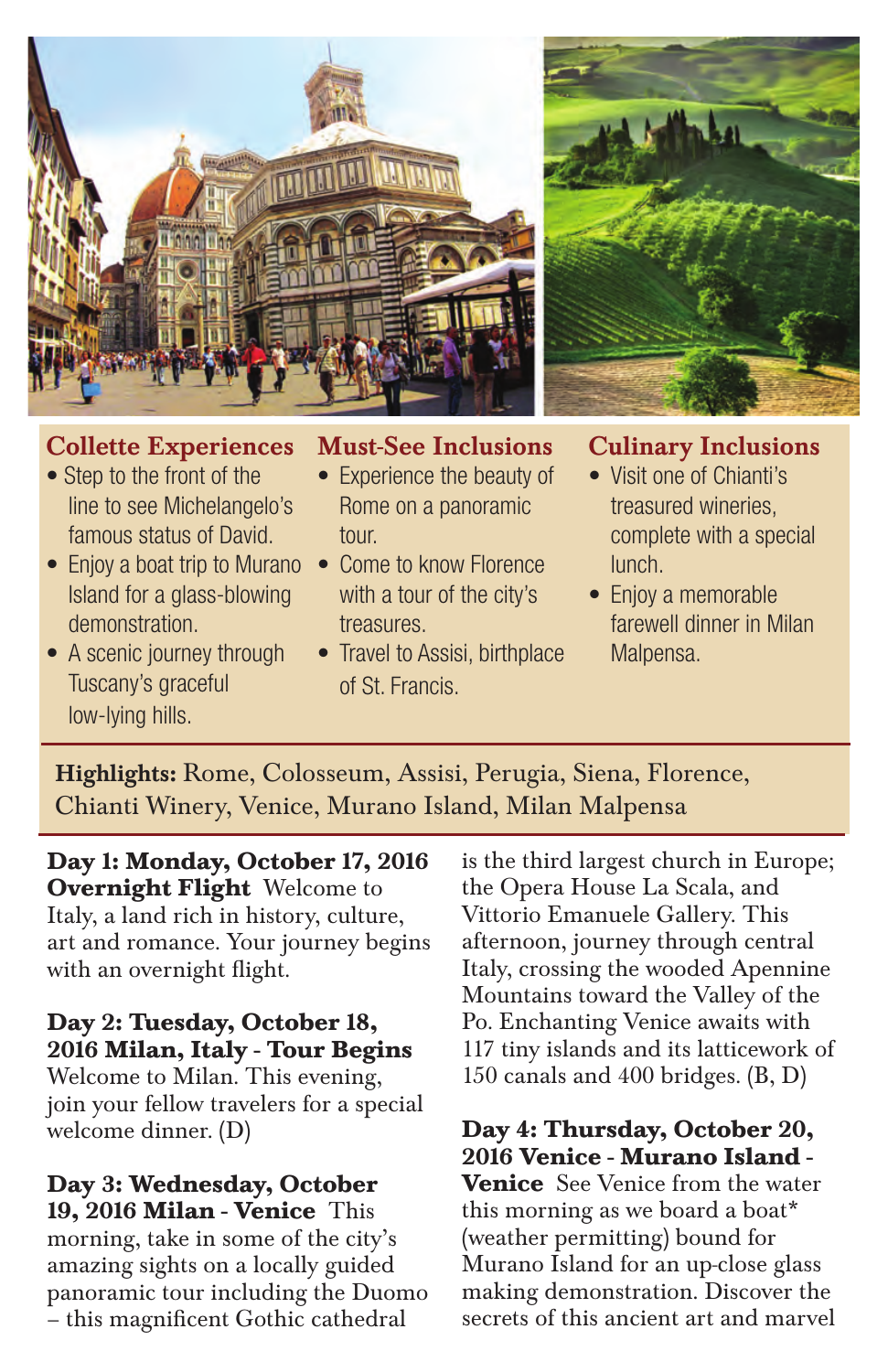

at the intricate designs of each one-ofa-kind piece. Next, return to Venice and visit lively St. Mark's Square, the cultural hub of the city. **Uncover the** stories of Venice as a local expert guides you on a walking tour of the area featuring St. Mark's Basilica, the Bridge of Sighs, and the Clock Tower with its famous Moors. (B)

**Day 5: Friday, October 21, 2016 Venice - Florence** Depart Venice and head south towards Florence. En route, make a visit to a historic winery in the heart of the Chianti region. In the shadow of its 12th-century castle, learn about the winery's famed Tuscan wines and enjoy a light lunch filled with local specialties. Later, arrive in Florence and enjoy some free time before gathering for dinner.(B, L, D)

**Day 6: Saturday, October 22, 2016 Florence** In Florence – the "Cradle of the Italian Renaissance" – visit the world-famous Academy Gallery to see Michelangelo's incredible statue of David. During your cultural tour of Florence you'll also view the Cathedral of Santa Maria del Fiore, the Palazzo Vecchio and the Church of Santa Croce. The remainder of the day is at leisure to enjoy this fascinating city on your own. (B)

**Day 7: Sunday, October 23, 2016 Florence - Siena - Perugia** A scenic journey through Tuscany's graceful low-lying hills brings you to the mystical city of Siena. Delight in its narrow Gothic streets, magnificent palaces and historic Piazza del Campo. After a walking tour with a local expert, take some time to explore the medieval corners of Siena. You are sure to find many surprises among its shops and outdoor cafés. Then it's off to medieval Perugia, the historic capital of Umbria. Behold one of the grandest squares in Italy – the Piazza IV Novembre – and delight in the medieval palaces and ornate cathedrals. (B)

**Day 8: Monday, October 24, 2016 Perugia - Assisi - Rome** This morning, travel to Assisi, birthplace of St. Francis. Take in the old-world atmosphere on a guided walking tour of the old city, including the Basilica of St. Francis. Next, it is off to Rome, "The Eternal City." (B)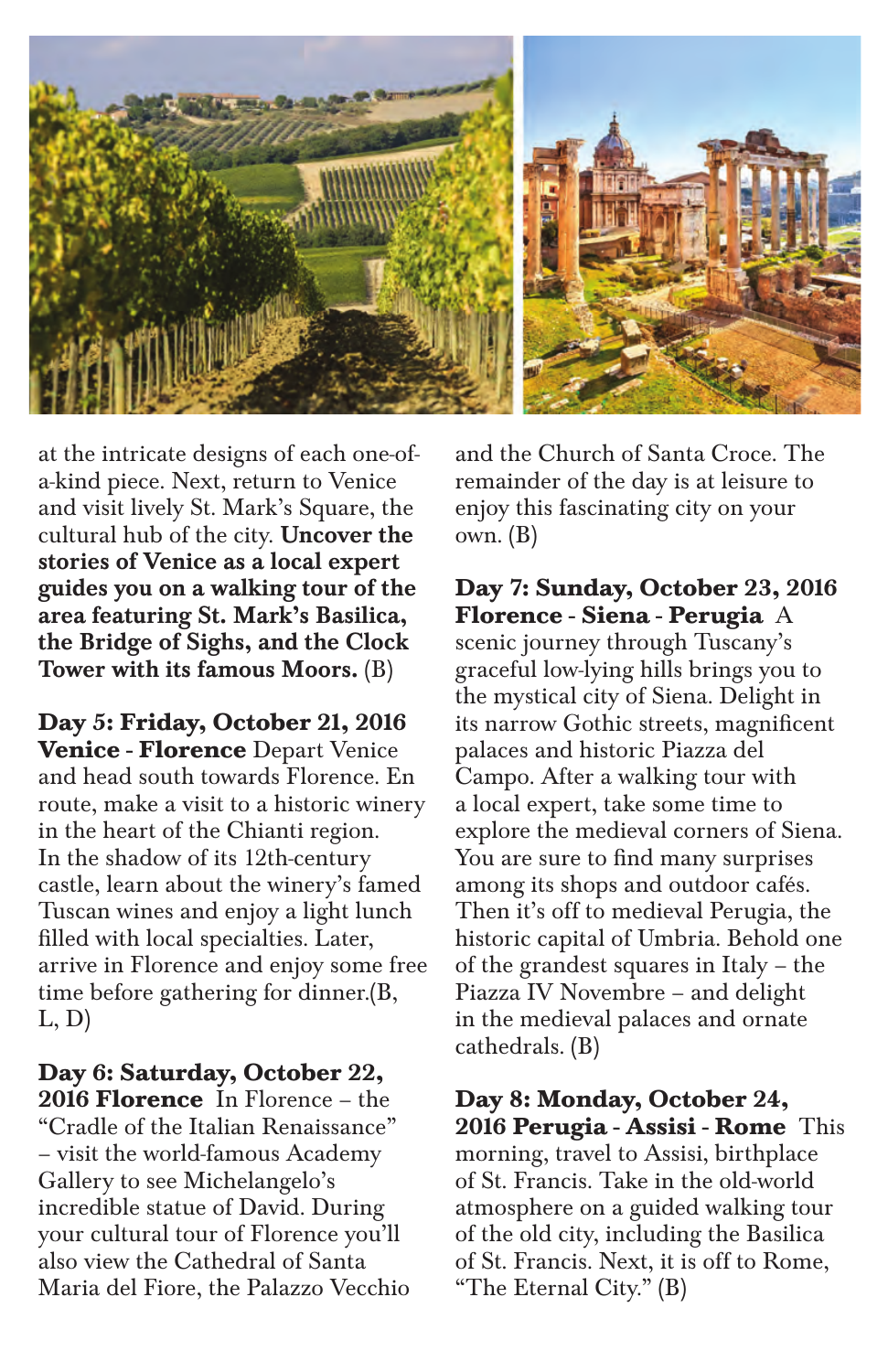

#### **Day 9: Tuesday, October**

**25, 2016 Rome** This morning you'll come to know the history and traditions of Rome while on a locally guided panoramic tour featuring the impressive Piazza Venezia, the Circus Maximus, the Arch of Constantine, the famous Piazza Navona, and a visit to the Colosseum. This afternoon it's your choice! Perhaps a trip to Vatican City, with an optional tour to the Vatican Museums and St. Peter's Basilica,\*\* will be on your personal sightseeing list. Tonight, enjoy a farewell dinner celebrating the end of an unforgettable trip. (B, D)

#### **Day 10: Wednesday, October 26, 2016 Rome - Tour Ends**

Your tour comes to a close in Rome this morning. (B)

| Itinerary at a glance                       |                                        |
|---------------------------------------------|----------------------------------------|
| Day 1                                       | <b>Overnight Flight</b>                |
| Days 2                                      | DoubleTree by Hilton - Milan,<br>Milan |
| Day 3, 4                                    | Hotel Santa Marina Venice, Venice      |
| Days $5, 6$                                 | <b>Glance Hotel, Florence</b>          |
| Days 7                                      | Sangallo Palace Hotel, Perugia         |
| Day 8, 9                                    | Hotel Imperiale Rome, Rome             |
| On some dates alternate hotels may be used. |                                        |

#### Experience It! Assisi

Join us on a guided walking tour of the town of Assisi, birthplace of St. Francis. Here you'll discover a blend of Roman ruins, winding medieval streets and beautiful churches that make this a must-see destination. Once a pilgrimage site and historical treasure, Assisi offers you the chance to return to another time. With a history that stretches back to 1000 B.C. (predating the Roman Empire), the town rests among the gently rolling hills of Umbria. Marvel at the Basilica of San Francesco, find an out-of-the-way shop, look out at the stunning landscape, or sit and relax at a quiet café.

For more information visit https://gateway.gocollette.com/link/716478.

You can also find this information on your tour documents.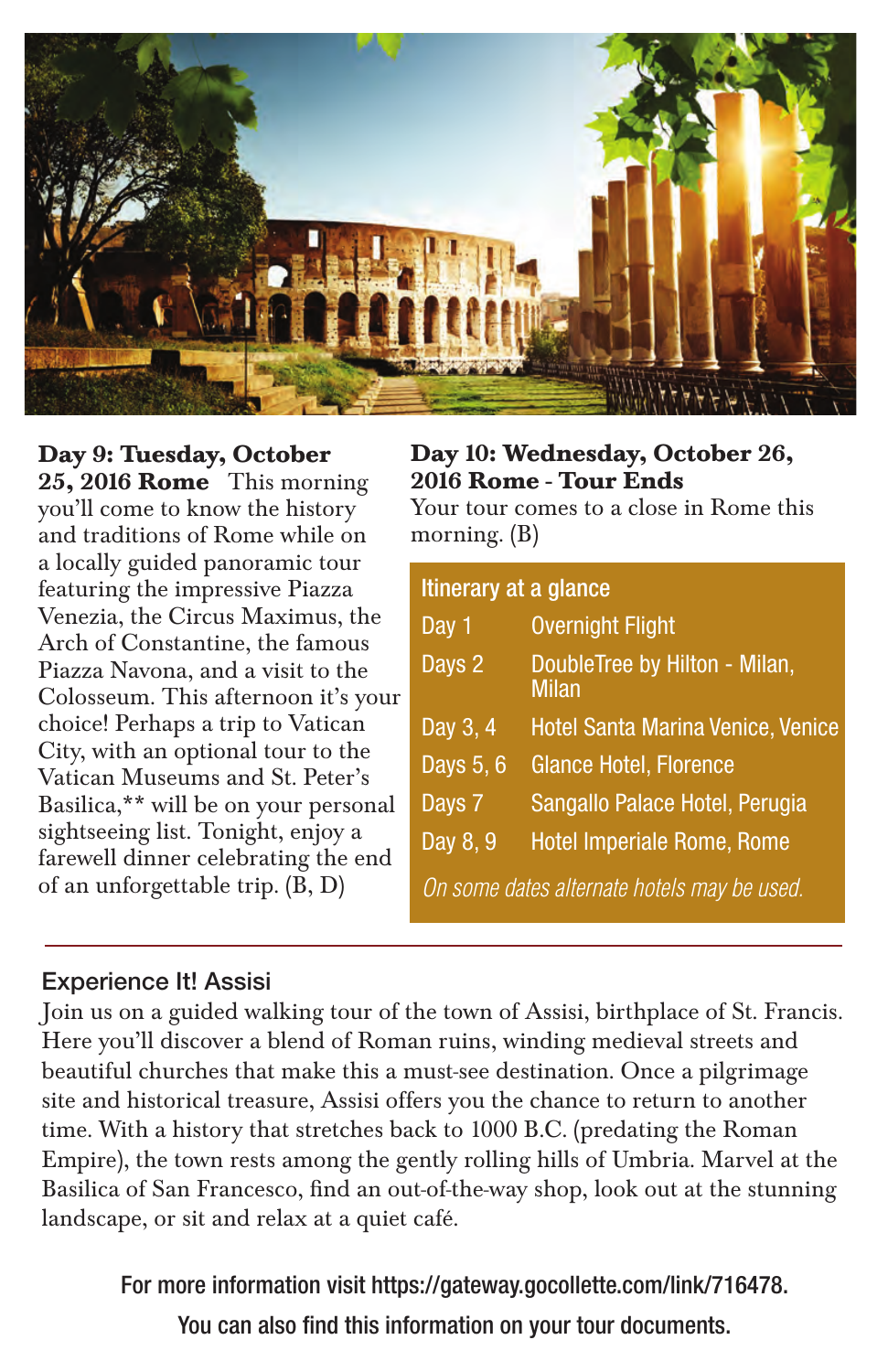#### Please Note:

To complete your tour, we include roundtrip airport-to-hotel transfers when purchasing Collette airfare with your tour. If you have arranged for your own air, we are pleased to provide you the option of purchasing these transfers. Please note that all transfers will leave at prescheduled times.

Single accommodations are limited and are available on a first come, first served basis.

Please note that most shops and businesses in Italy are closed on Sundays and on national/religious holidays.

Most national museums in Florence, including the Uffizi Gallery and the Academy, are closed on Mondays. If visiting the Academy Museum falls on a Monday on your itinerary, reservations will be made to visit the museum on Sunday upon arrival in Florence.

\*\*On occasion, due to inclement weather, your boat trip to Murano Island may be substituted with a visit to a local glass factory in Venice.

Vatican Museums are closed on Sundays and holidays that fall on Saturday.

\*Due to the unpredictable nature of the events schedule at the Vatican, on certain dates it may be necessary to visit the Vatican Museums at a different time. For example, when the Vatican option falls on a Wednesday, the order of included and optional tours may be reversed in order to participate in all activities for that day.

This tour includes moderate physical activity. Walking tours, as well as walking slightly longer distances, up stairs or on uneven walking surfaces should be expected. Some of the most unique sightseeing can mean accessing locations that restrict motorcoaches, especially in historic areas. For your comfort, we recommend bringing walking shoes. If you require a walker or wheelchair, or have difficulty walking, you may not be able to access some of these areas and may want to consider an alternate program with us. Our travel counselors can provide additional information or assistance to help you determine the perfect trip for you.

Please be advised many airlines do not provide advance seat assignments until check-in at the airport. Advance seating will be subject to the airline's terms and conditions.

Economy air rate and schedule are applicable for groups of 10 or more traveling on the same flights and dates.

A deposit of \$250 per person due upon reservation. Reservations are made on a first come, first served basis. Reservations made after the deposit due date of May 11, 2016 are based upon availability. Final payment due by August 18, 2016. Please note: deposits are fully refundable up until May 18, 2016, after that date certain charges apply.

CST#2006766-20 UBN#601220855 Nevada Sellers of Travel Registration No. 2003-0279

For more information visit https://gateway.gocollette.com/link/716478